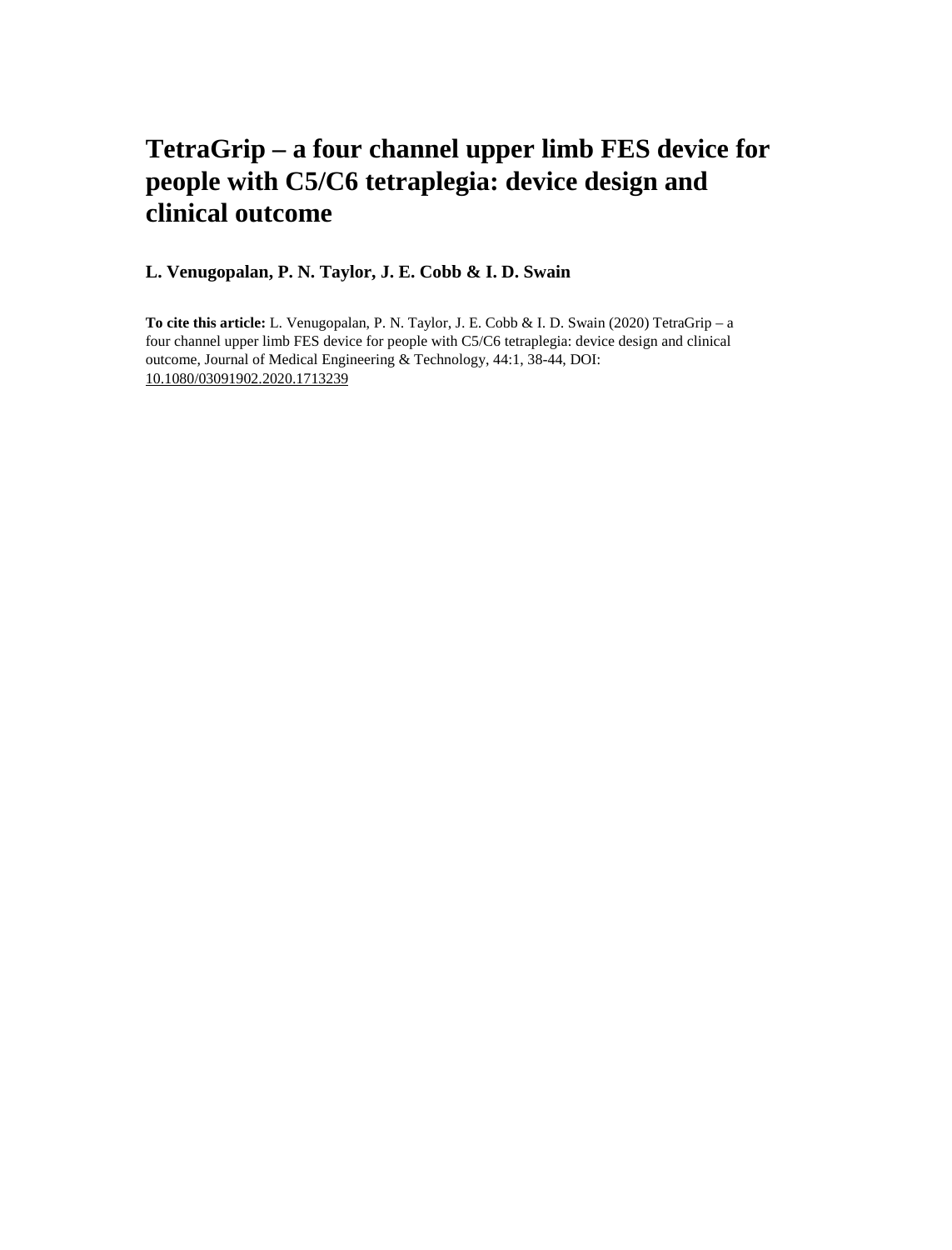# TetraGrip – a four channel upper limb FES device for people with C5/C6 tetraplegia: device design and clinical outcome

L. Venugopalan<sup>a</sup>, P. N. Taylor<sup>b</sup>, J. E. Cobb<sup>c</sup> and I. D. Swain<sup>c</sup>

Department of Biomedical Engineering, Vel Tech Multi Tech Dr. Rangarajan and Dr. Sakunthala Engineering College, Chennai, India; b contract the contract of the contract of the contract of the contract of the contract of the contract of the contract of the contract of the contract of the contract of the contract of the contract of the contract of the The National Clinical FES Centre, Salisbury District Hospital, Salisbury, UK; The Faculty of Science and Technology, Bournemouth University, Poole, UK

#### **Abstract**

a

The TetraGrip is an inertial measurement unit-controlled surface upper limb FES device developed for improving hand functions of people with tetraplegia. The reliability of the control system and the repeatability and reproducibility of the device were assessed by analysing the results obtained when 14 able-bodied volunteers used the device. These volunteers were able to generate the control signals effectively once they had sufficient training. The two tetraplegic volunteers participated in a 12-week long clinical study (exercise, 4 weeks; functional tasks, 8 weeks), where they used the device to perform functional tasks. Outcome measures used were the grasp release test, the grip strength test, and the box and block test. Both tetraplegic volunteers showed improvement in performing the tasks specified in all outcome measures. The TetraGrip performed as intended when the able-bodied volunteers used it, and it improved the hand functions of both volunteers with tetraplegia. However, a larger clinical study is necessary to assess the performance of the device with a wider range of people with tetraplegia such as those with C5 complete/incomplete.

#### **KEYWORDS**

Activities of daily living; functional electrical stimulation; inertial measurement unit; outcome measures; spinal cord injuries; tetraplegia

#### 1. Background

Tetraplegia is a condition where a person loses functions of all four limbs as a result of injury to the spinal cord in the cervical region. However, the level and completeness of the injury determines the amount of residual hand and arm function available. If nerves supplying the target muscle are intact below the level of the spinal cord injury (SCI) then functional electrical stimulation (FES) can be used to improve the hand function. FES is the technique of applying electrical current to a group of muscles through the use of electrodes in order to achieve functional movements. It is widely used for the upper limb rehabilitation of people with hemiplegia (stroke) and tetraplegia [1–3].

A detailed literature review has revealed several upper limb FES devices that have been successfully used to improve the hand and arm functions of people with tetraplegia [4–7]. Some of these devices were made commercially available, and two devices, the NeuroControl $V_R$  Freehand System and the NESS H200, were approved by the US food and drug administration

(FDA [3,8]. However, the NeuroControl<sup>V<sub>R</sub></sup> Freehand system is no longer marketed, and the NESS H200 uses a rigid arm splint to hold the electrodes in position which limits the number of users who can use it to achieve functional movements [3]. Recently, MyndMove (MyndTech, Canada) has been made commercially available [9], but there was not enough clinical evidence to assess if the device improved the hand functions in people with tetraplegia.

Hence, a new four channel upper limb FES device, called the TetraGrip, was developed to improve the hand functions of people with C5/C6 tetraplegia. The device design and the outcome of the clinical study performed using this device is presented in this article.

#### 2. Device design

The TetraGrip is a four-channel surface FES device controlled using an inertial measurement unit (IMU) strapped across the contralateral shoulder. The IMU used here was the NanoWii quadcopter controller, and it was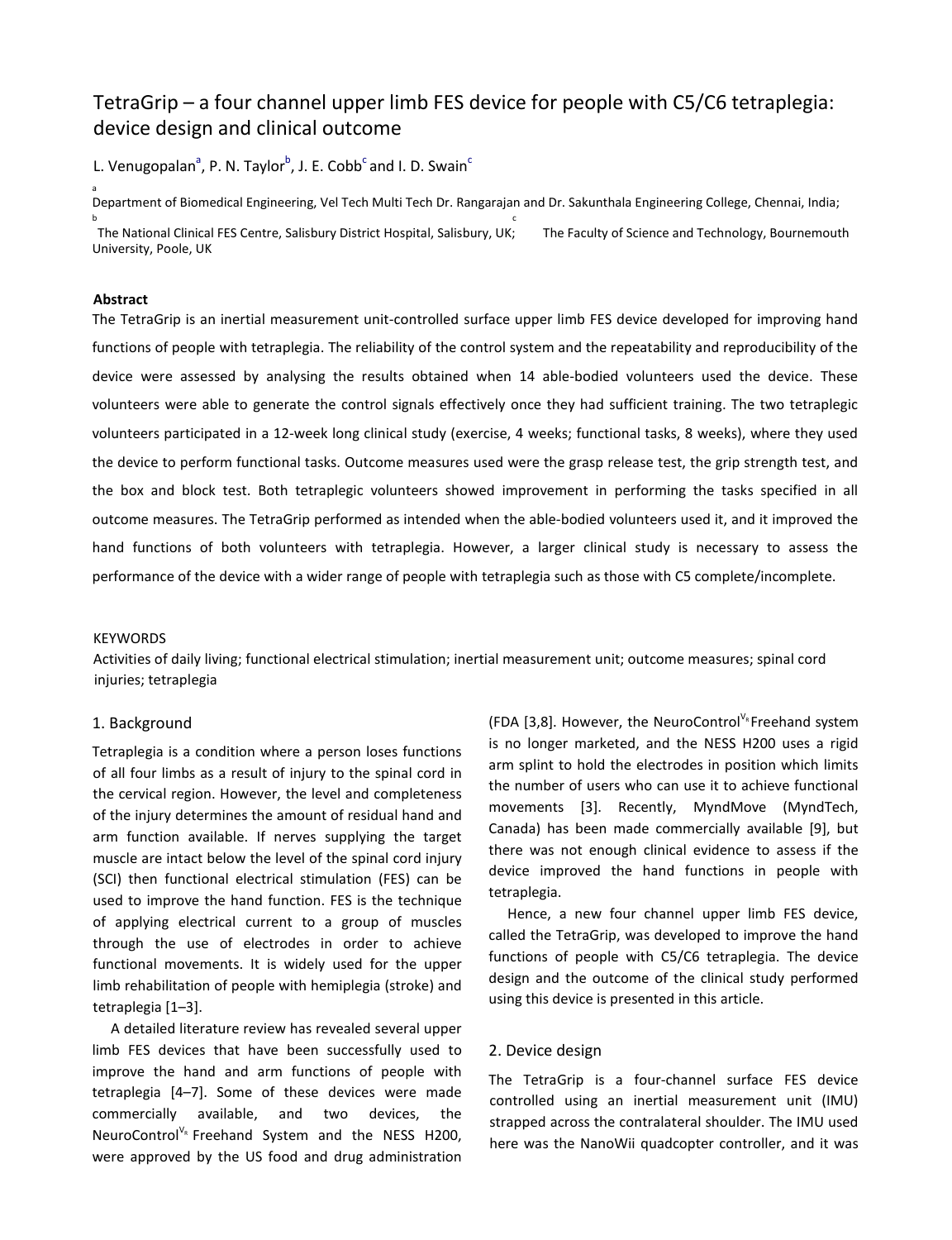used to detect the change in shoulder position. The shoulder movements used to control the

| Stimulator state                                      |          |            |              |  |  |
|-------------------------------------------------------|----------|------------|--------------|--|--|
| control signal                                        | Idle     | Locked     | Unlocked     |  |  |
| Single shoulder elevation                             | Key grip | UnlockLock |              |  |  |
| Two shoulder Elevations (3 s apart) Palmar grasp Stop |          |            | Lock         |  |  |
| Shoulder protraction                                  | N/A      | N/A        | Tighten      |  |  |
|                                                       |          |            | grasp        |  |  |
| Shoulder retraction                                   | N/A      | N/A        | Loosen grasp |  |  |

Shoulder elevation signal was generated by performing a movement that resembles a quick shoulder shrug. This signal appeared as a spike in the accelerometer and the gyroscope signals. The shoulder protraction and retraction, on the other hand, were gradual forward and backward movement of the shoulder. This movement resulted in a change in the accelerometer z-axis signal that resembled a sinusoidal wave. Table 1 summarises the control signals used to

TetraGrip were elevation, protraction, and retraction.

contraction of the desired upper limb muscles required to perform either key grip or palmar grasp.

The device was programmed to perform key grip and palmar grasp operations. Additionally, an exercise mode was also available which alternated between

operate the TetraGrip, and Figures 1 and 2 presents the change in the IMU signals that were used to identify the generation of the control signals.

The heart of the device was an Arduino Mega, which monitored the change in signals from the IMU and controlled the operation of the output unit. The output unit consisted of four single channel FES devices (Odstock<sup>V<sub>R</sub></sub> StimEngines) and were named Channel 1,</sup> Channel 2, Channel 3, and Channel 4. The Arduino Mega switched on the channels in a particular sequence when it detected a control signal. This

sequential switching of the channels resulted in the

# Table 1. Control signals used to operate the TetraGrip.



Figure 1. Change in the IMU when shoulder elevations were performed.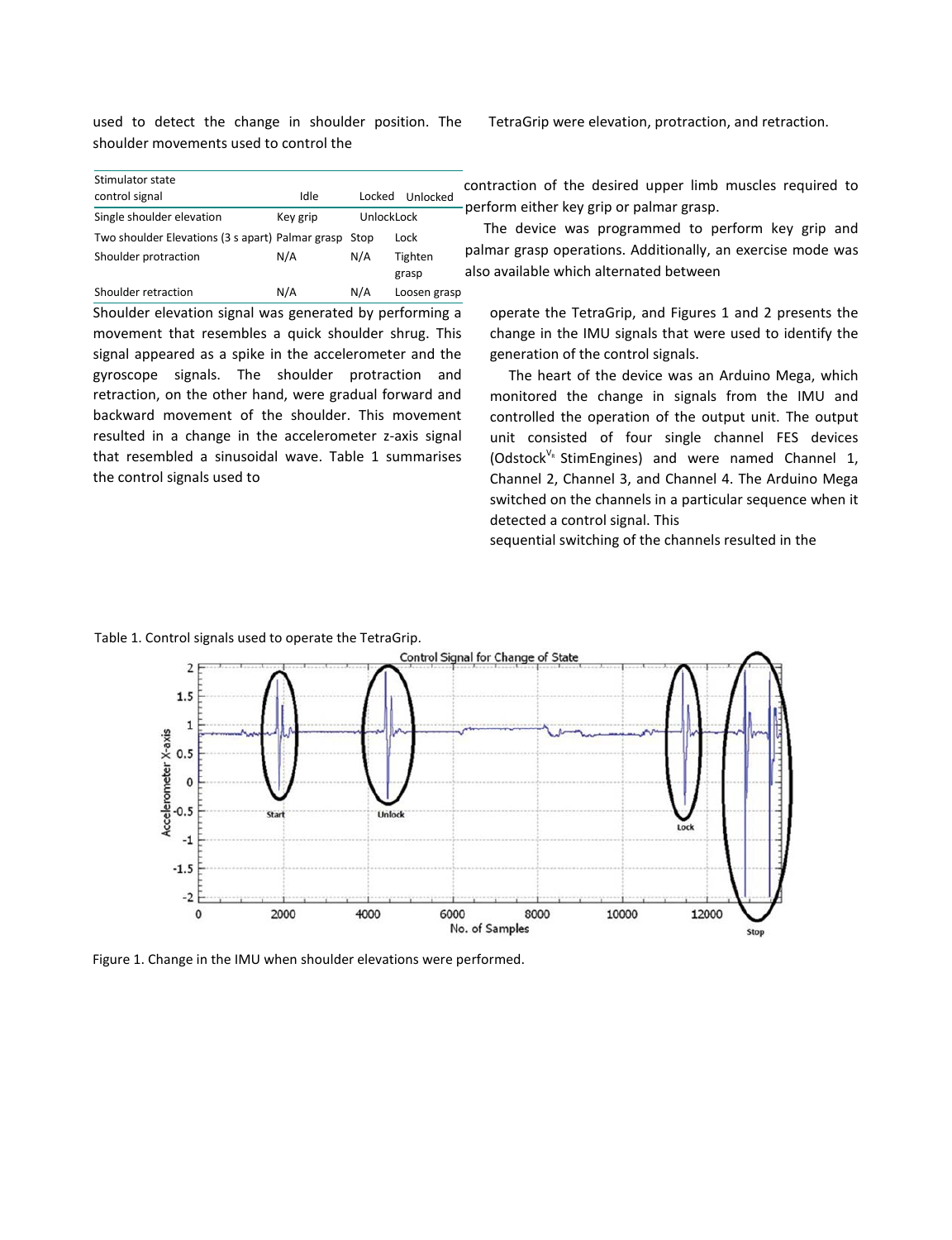

Figure 2. Change in the IMU signal when shoulder protraction and retraction was performed.

the key grip and palmar grasp movements. For key grip, Channel 1, Channel 2 and Channel 4 delivered the stimulation. Channel 1 was connected to the extensor digitorum communus (EDC), Channel 2 was connected to flexor digitorum superficialis/profundus (FDS/FDP), and Channel 4 was connected to adductor pollicis brevis (APB). For palmar grasp, the connections for Channel 1and Channel 2 remained unchanged, and Channel 3 was connected to opponens pollicis (OP).

The stimulation parameters such as the current, pulse width, frequency, and the duration of stimulation were entered for each user with the help of RealTerm serial monitor. Once all parameters were entered, the system entered the "idle" state; where, it continuously monitored the generation of the control signal. If the system detected a start signal (refer to Table 1), the device entered the functional mode (key grip or palmar grasp depending upon the start signal detected). The system entered the "locked" state once all stimulation parameters reached their target values. In this state, it delivered the stimulation based on the entered value of parameters. The system entered the "unlocked" state when the corresponding control signal (refer to Table 1) was generated. Grip strength could be altered by either protracting or retracting the shoulder when the system was unlocked. This allowed the user to dynamically modify their grasp while the system was still in a functional mode. In order to stop stimulation, corresponding control signal was recognised by the system only when it was locked. If the user had unlocked the

system to modify the grasp then they were required to lock the system first and then generate the control signal to terminate the stimulation. Figures 3 and 4 illustrate the stimulation envelopes used to generate functional key grip and palmar grasp movements.

#### 3. Methodology

To evaluate if the device was working as intended, 14 able-bodied volunteers donned the device and generated the required control signals to operate it. The device tracked the number of successful attempts, and the researcher tracked the actual number of attempts by the volunteer manually. The volunteers performed these tests on three different days (Day 1, Day 2, and Day 3), and the percentage error between the total number of attempts and the number of successful attempts was calculated for the results obtained on each day. A comparison between the percentage errors on Day 1 and Day 3 provided information on false triggers and learning effect.

Once the device was satisfactorily working, 10 tetraplegic volunteers were invited to participate in a 12week long clinical study and 2 agreed to participate. The volunteers used an Odstock Microstim 2v2 [10] for the first 4 weeks in order to exercise the required muscles. For the next eight weeks, they came once a week to the National Clinical FES Centre, Salisbury, UK and used the TetraGrip functionally to perform the tasks specified in the outcome measures. They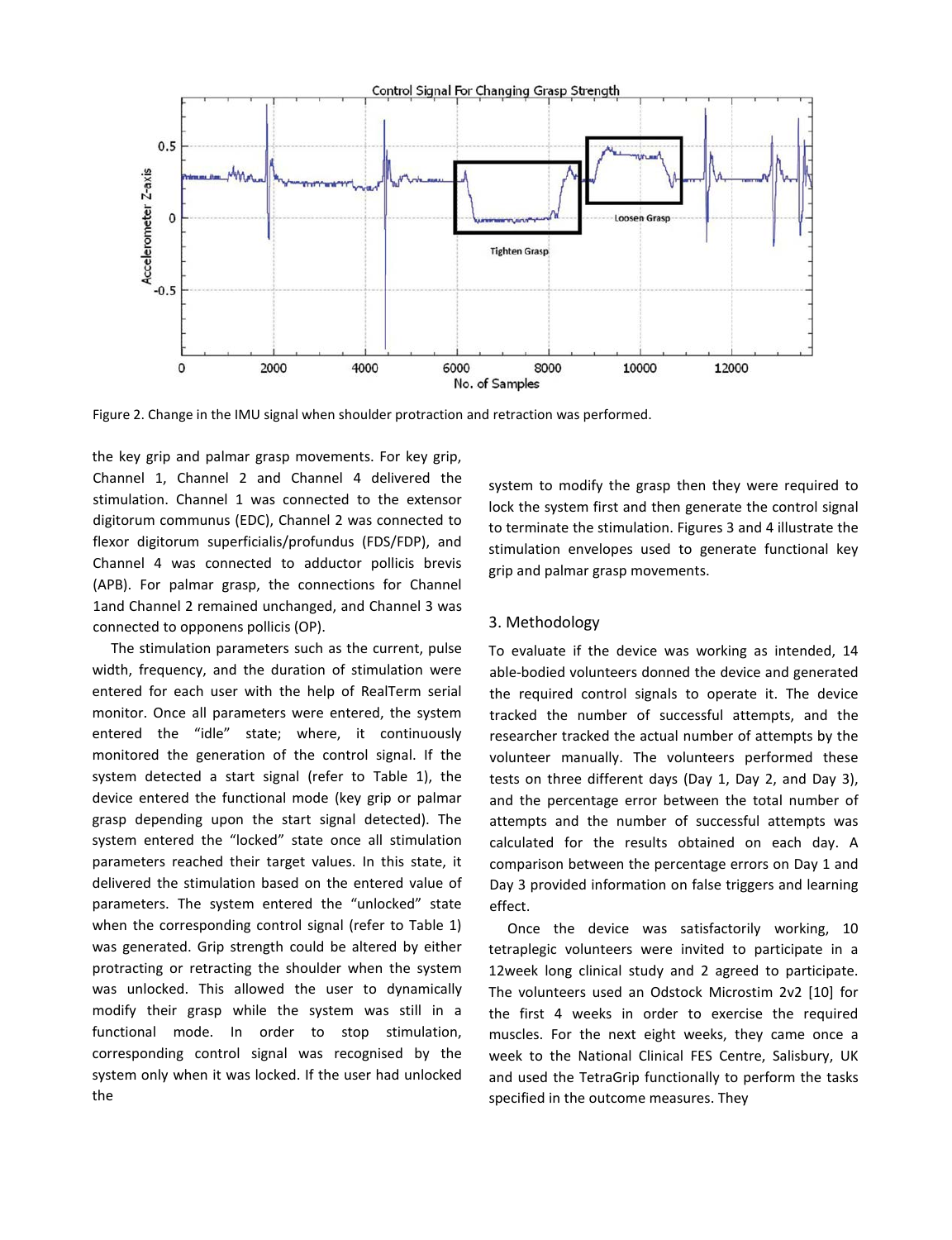





Figure 4. Stimulation Envelope for genenrating the palmar grasp movement.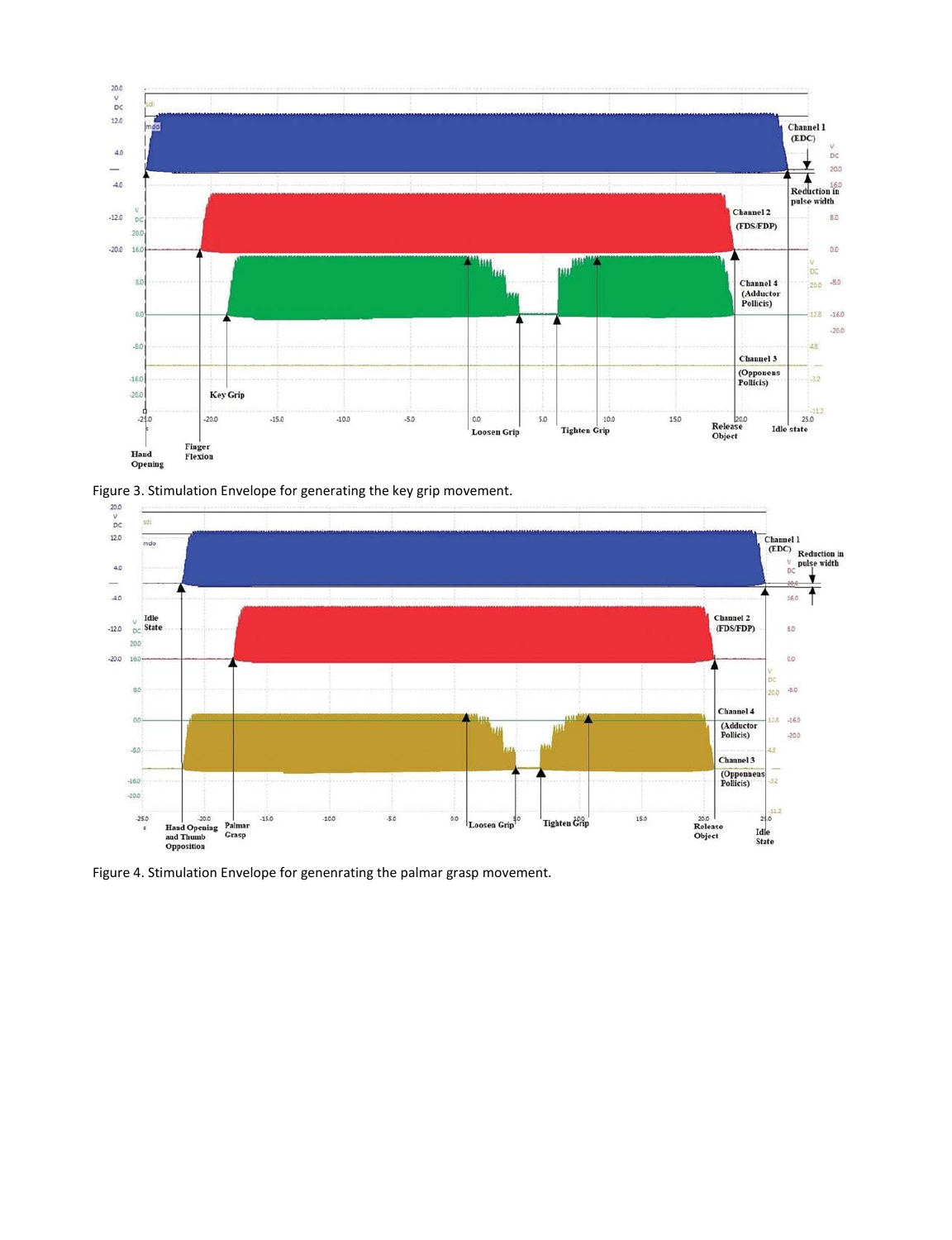|               | Week 7         |           |                |                | Week 8     |           |                | Week 9         |                |                | Week 10        |             |                | Week 11        |                |             | Week 12                 |             |                |             |                |             |                |                         |
|---------------|----------------|-----------|----------------|----------------|------------|-----------|----------------|----------------|----------------|----------------|----------------|-------------|----------------|----------------|----------------|-------------|-------------------------|-------------|----------------|-------------|----------------|-------------|----------------|-------------------------|
|               | V <sub>1</sub> |           | V <sub>2</sub> |                | V1         |           | V <sub>2</sub> |                | V1             |                | V <sub>2</sub> |             | V1             |                | V <sub>2</sub> |             | V <sub>1</sub>          |             | V <sub>2</sub> |             | V1             |             | V <sub>2</sub> |                         |
| Tasks         | <b>FES</b>     | <b>NS</b> | <b>FES</b>     | <b>NS</b>      | <b>FES</b> | <b>NS</b> | <b>FES</b>     | <b>NS</b>      | FES            | <b>NS</b>      | <b>FES</b>     | <b>NS</b>   | <b>FES</b>     | NS             | <b>FES</b>     | <b>NS</b>   | <b>FES</b>              | NS          | <b>FES</b>     | NS          | <b>FES</b>     | <b>NS</b>   | FES NS         |                         |
| Pegs          |                |           | 12             | 14             |            |           | 12             | 17             | 5              | 15             | 14             | 20          | 6              | 16             | 13             | 20          | 8                       | 15          | 12             | 23          | 9              | 20          | 13             | 22                      |
| Weight        |                |           | $\overline{4}$ | $\mathbf 0$    |            |           | $\overline{2}$ | $\mathbf 0$    | $\overline{2}$ | $\mathbf 0$    | 8              | $\mathbf 0$ | $\overline{2}$ | $\mathbf{1}$   | 8              | $\mathbf 0$ | $\overline{\mathbf{0}}$ | $\mathbf 0$ | 8              | 0           | $\overline{2}$ | 0           | 13             | $\overline{\mathbf{0}}$ |
| Fork          |                |           | $\mathbf 0$    | $\overline{0}$ |            |           | $\mathbf 0$    | $\mathbf 0$    | 1              | $\mathbf 0$    | 3              | $\mathbf 0$ | $\mathbf 0$    | $\mathbf 0$    | 5              | $\mathbf 0$ | 3                       | $\mathbf 0$ | 9              | $\mathbf 0$ | $\mathbf 0$    | $\mathbf 0$ | 14             | $\overline{\mathbf{0}}$ |
| <b>Blocks</b> |                |           | 8              | 11             |            |           | 11             | 14             | 4              | 14             | $\overline{7}$ | 14          | 11             | 5 <sup>1</sup> | 12             | 20          | 6                       | 11          | 13             | 21          | 11             | 10          | 15             | 22                      |
| Cans          |                |           | 7 <sup>7</sup> | 15             |            |           | 9              | 4              | 5              | 10             | 8              | 13          | $\overline{4}$ | 3              | 10             | 18          | 5                       | 8           | 13             | 20          | 10             | 8           | 11             | - 23                    |
| Video tapes   |                |           | 0              | $\overline{0}$ |            |           | 5              | $\overline{2}$ | 3              | $\overline{2}$ | 5              | 4           | $\overline{2}$ | 3              | $\overline{7}$ | 9           | 8                       | 4           | 10             | 9           | 4              | 3           | 9              | 6                       |

Table 2. GRT Scores for both volunteers.

continued their exercise regime for the rest of the week using Odstock Microstim 2v2. The outcome measures used for this study were the grip strength test, the box and block test, and the grasp release test.

#### 3.1. The grip strength test

This test was used to record the change in the grasp strength in Newtons both with and without the use of FES. A modified Jamar pinch metre was used for recording the force exerted by the volunteer. This outcome measure was used to monitor any improvement in the user's ability to grasp after regular use of FES [4].

## 3.2. The box and block test

This test was used to assess improvement (if any) in the manual dexterity of the volunteer [11]. In this study, it was used to assess if there was any improvement in the volunteer's ability, after receiving FES therapy, in performing tasks that requires picking and releasing objects. The box and block test kit were used for this outcome measure. This test required the user to move maximum number of blocks from one compartment to another within 60s. The user allowed a trial for 15s before beginning the actual test. The box is placed length-wise in front of the user's midline with the compartment holding the blocks towards the hand being tested. This test requires the user's fingertips to cross the partition while transferring the blocks, and they are not required to pick up the blocks that fall outside the box.

### 3.3. The grasp release test

The Grasp Release Test (GRT) is an outcome measure consisting of six tasks, three requiring key grip and three requiring palmar grasp [4]. The tasks using key grip included pegs, weights, and forks, and the tasks using palmar grasp involved blocks, cans, and video tapes. These tasks were performed both with and without FES, and the total number of times each task was repeated in 30s were recorded. This outcome measure was used to monitor any improvement in the user's ability in performing tasks using key grip and palmar grasp after receiving FES.

#### 4. Results

#### 4.1. Ethics

This research work was reviewed and approved by the research ethics committee, the faculty of science and technology, Bournemouth University. The reference number for this application was 6690, and it was approved on April 14, 2015.

#### 4.2. Study involving able-bodied volunteers

Of the 14 able-bodied volunteers who participated in the study, nine volunteers completed the study; and, five volunteers were unable to complete the study due to their work commitments.

#### 4.3. Study involving tetraplegic volunteers

The volunteers used the device for the first time on Day 1, and the percentage errors ranged between 2.5% and 23.6% for the key grip control signals and between 7.7% and 24.2% for the palmar grasp control signals. The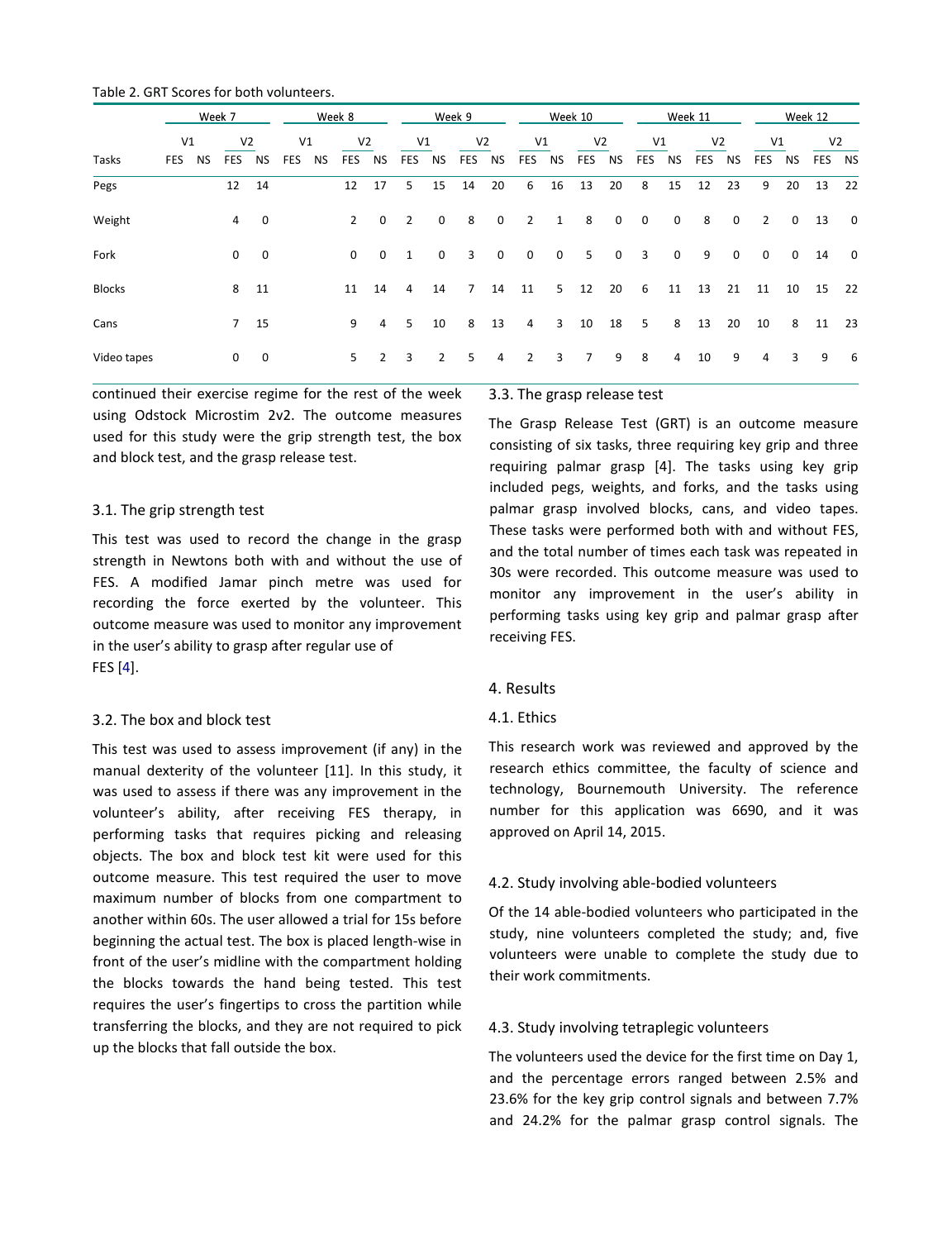percentage error on Day 3 ranged between 1.4% and 10.9% for the key grip control signals and between 2.1% and 15.1% for the palmar grasp control signals. One volunteer had difficulty in performing the slow shoulder protraction on Day 3, and the connector connecting the IMU to the device had a breakdown issue on Day 3 which was detected after the user attempted a few unlock signals. This increased the percentage error on Day 3. Overall, the system performed as indicated, and no adverse events were observed during this study.

When the tetraplegic volunteers used the device, it was observed that the grip strength for both key grip and palmar grasp for both volunteers improved. For Volunteer 1, the key grip strength ranged between

1.91 N and 3.21 N without FES, and it ranged between 6.54 N and 8.16 N while using the TetraGrip in the key grip mode. The palmar grasp strength for Volunteer 1 between 0.21 N and 1.91 N without FES, and it ranged between 4.09 N and 9.59 N when the TetraGrip was used in the palmar grasp mode. For Volunteer 2, the key grip strength ranged between 0.65 N and 3.27 N without FES and between 3.54 N and 13.08 N when the TetraGrip was used in the key grip mode. The palmar grasp strength for Volunteer 2 ranged between

0.11 N and 1.74 N without FES and between 4.63 N and 16.62 N when the TetraGrip was used in the palmar grasp mode.

The box and block score for Volunteer 1 ranged between 9 and 20 and that for Volunteer 2 ranged between 25 and 33.

Both volunteers attempted all tasks specified in the grasp release test (GRT). Volunteer 1 attempted these tasks from Week 9 of the clinical study till Week 12. This was because he required additional exercise sessions to strengthen the muscles in order to achieve functional key rip and rasp movements. The overall GRT score with FES, which was the summation of scores achieved in the

individual tasks performed in one clinical session, improved from 20 on Week 9 to 36 on Week 12. Volunteer 2 attempted the tasks specified in GRT from Week 7 till Week 12 of the study, The overall GRT score with FES for Volunteer 2 improved from 31 on Week 7 to 75 on Week 12. The scores obtained by both volunteers while performing the tasks specified in the GRT are summarised in Table 2 and Figure 5 summarises the GRT score for both volunteers.

## 5. Discussion

The TetraGrip is a four-channel upper limb FES device programmed to generate waveforms in a sequence that imitates the natural key grip and palmar grasp patterns. These two movements allowed the user to perform majority of ADL [3]. Once developed, the device was used in two studies, one involving volunteers who were ablebodied and the other involving volunteers with tetraplegia. The able-bodied volunteers used this device to test if it performed as intended, and the results were also used to analyse the repeatability and reproducibility of the control system. While analysing the results, it was observed that, with practice, the able-bodied volunteers were able to generate the control signals and operate the device better.

The two volunteers with tetraplegia who participated in this study used the device to perform functional tasks similar to the ones that they would do on a day-to-day basis using key grip and palmar grasp movements. When the grip strength results for both volunteers were compared, it was observed that the grasp was stronger when FES was used when compared with without FES.

The GRT scores also improved for both volunteers. The scores obtained byVolunteer 1 indicated some improvement in his ability to perform the tasks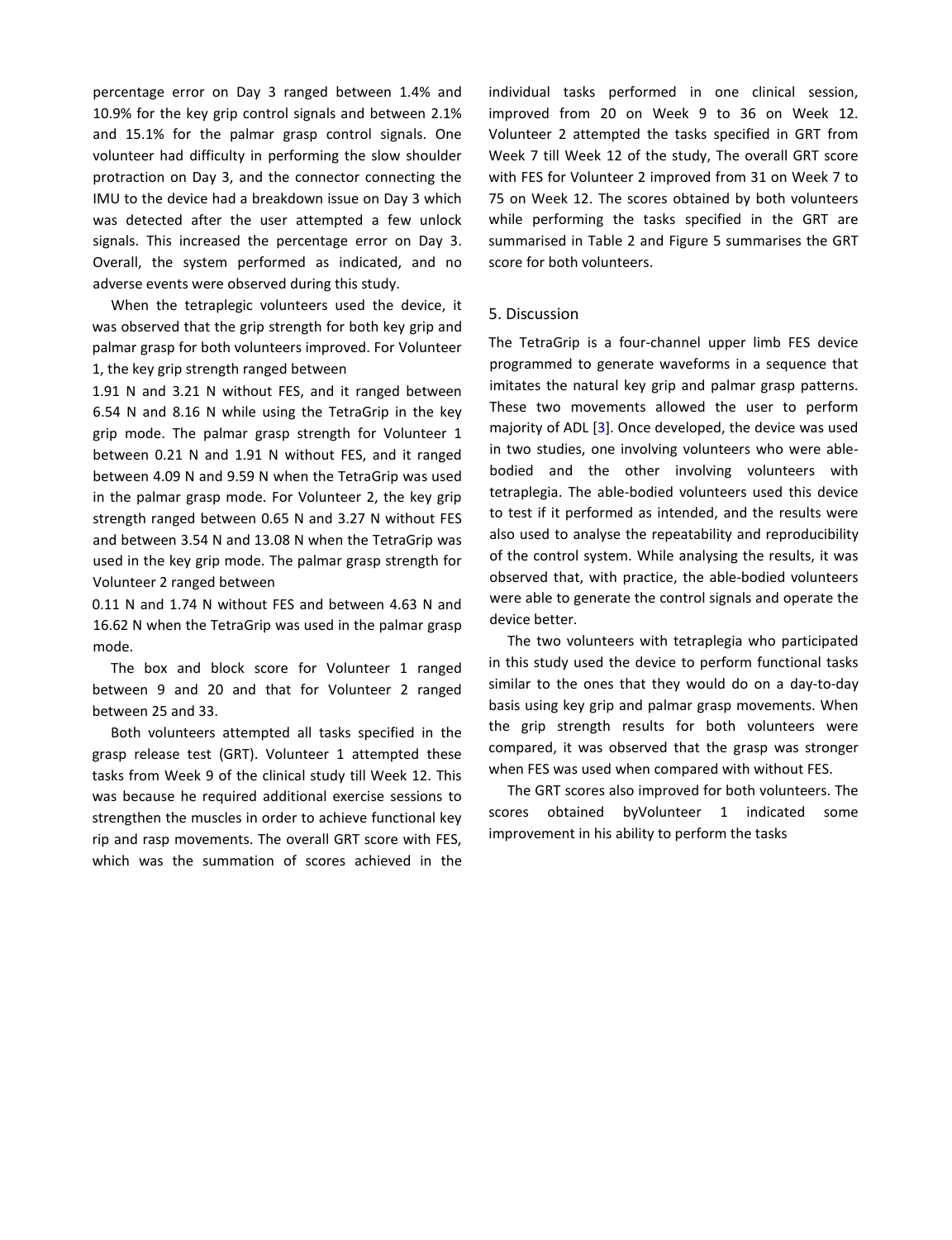

**Pegs** Weight Fork Blocks Cans Video Tapes

Figure 5. Graph representing the GRT scores of both volunteers.

specified in GRT. However, these improvements were not consistent, and hence it was not possible to identify a training effect. However, the scores obtained by Volunteer 2 indicated a possible training effect. The GRT scores also indicated that the volunteers required FES for performing tasks involving heavier objects and the ones that require them to use more force, such as lifting of the 250 g weight or using the fork setup. However, they were more efficient in performing light tasks such as the pegs or the blocks without FES. This concurs with the results obtained by Taylor et al. in a similar study using the NeuroControl<sup>V<sub>R</sub></sup> Freehand System [4]. On the last day of the clinical study, Volunteer 1 used the TetraGrip to hold a fork and eat his dinner, and Volunteer 2 used the device to hold a pen and write. Both volunteers were not able to perform these tasks without the use of FES.

# 6. Conclusion

The initial results obtained from the clinical study summarised in this article suggest that the TetraGrip can be helpful in improving the hand and arm function of people with C6 ASIA A complete tetraplegia. If the device is further developed into a CE marked, takehome device then its performance when the users use it during their day to day life can be assessed. A larger clinical study with a wider group of patients is also required to explore the usefulness of the device for other levels of injury both complete and incomplete.

The protocol for this clinical study should be defined for a longer duration as it will help in obtaining more meaningful data; thereby, enabling the researchers to assess the performance in a detailed manner and improve the device for the user.

# Funding

This work was funded by INSPIRE, a charitable trust for people with spinal cord injuries, situated at the Salisbury District Hospital, Salisbury, Wiltshire, UK and Bournemouth University, UK.

## References

- [1] Popovic MR, Thrasher TA, Adams ME, et al. Functional electrical therapy: retraining grasping in spinal cord injury. Spinal Cord. 2006;44(3):143–151.
- [2] Quandt F, Hummel FC. The influence of functional electrical stimulation on hand motor recovery in stroke patients: a review. Exp Transl Stroke Med. 2014;6:9.
- [3] Venugopalan L, Taylor PN, Cobb JE, et al. Upper limb functional electrical stimulation devices and their manmachine interfaces. J Med Eng Technol. 2015; 39(8):471–479.
- [4] Taylor P, Esnouf J, Hobby J. The functional impact of the Freehand System on tetraplegic hand function. Clinical Results. Spinal Cord. 2002;40(11):560–566.
- [5] Kilgore KL, Hoyen HA, Bryden AM, et al. Implanted upper-extremity neuroprosthesis using myoelectric control. J Hand Surg Am. 2008;33(4):539–550.
- [6] Memberg WD, Polasek KH, Hart RL, et al. Implanted neuroprosthesis for restoring arm and hand function